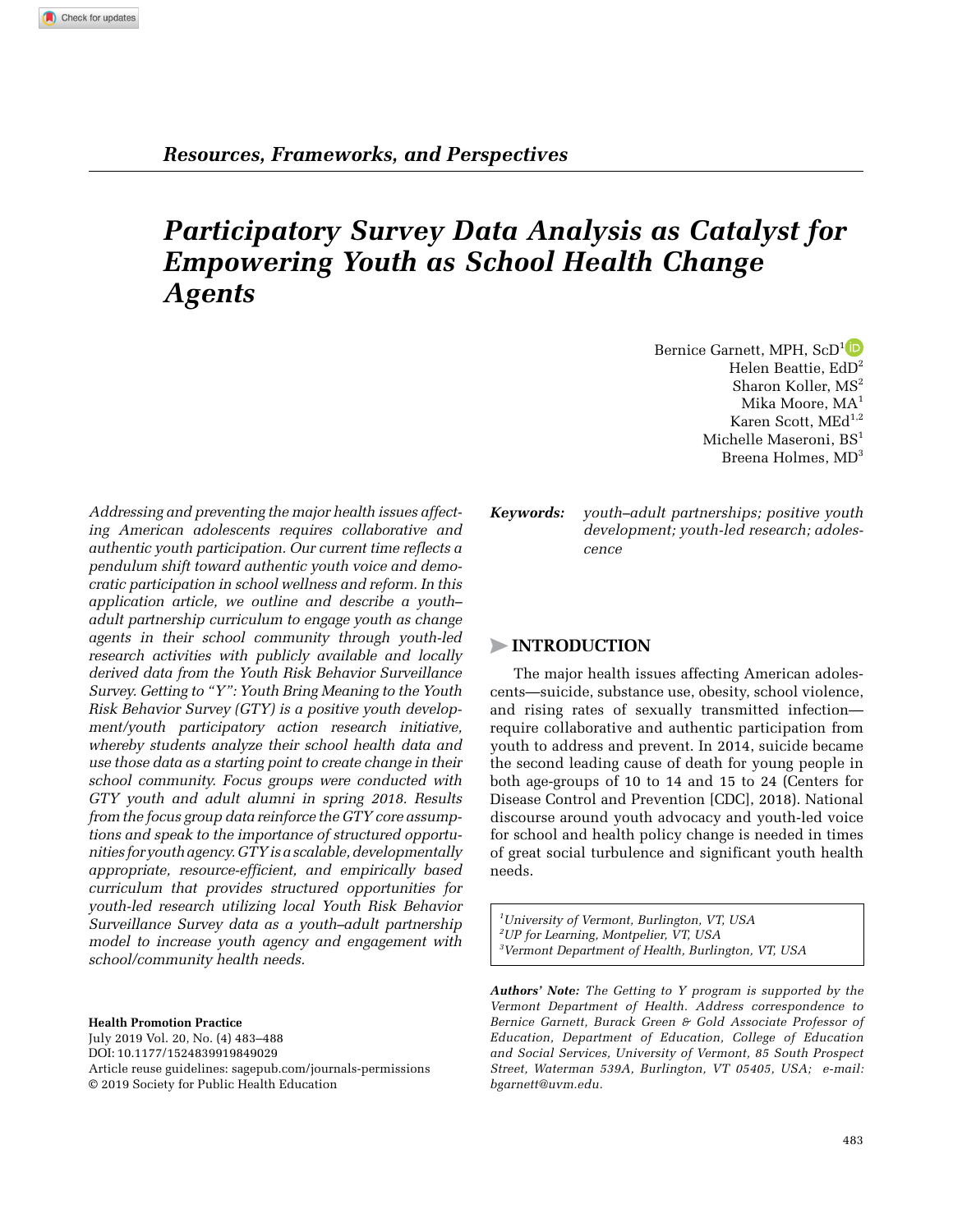Many state and national health and educational agencies are proudly joining this movement by working to place youth at the center of the work. For example, the Adolescent and Young Adult Health National Resource Center and the Maternal and Child Health Bureau have invested resources to promote adolescent and young adult health through strengthening State Title V Maternal and Child Health programs to better serve the Adolescent and Young Adult populations. The Whole School, Whole Community, and Whole Child model jointly created by the CDC and Association for Supervision and Curriculum Development showcases an integrated approach to promoting adolescent health and learning (Lewallen, Hunt, Potts-Datema, Zaza, & Giles, 2015).

Despite the development of frameworks and national initiatives that name the importance of youth participation in policies and programs that affect their health and learning, there are limited examples of scalable and sustainable strategies available to school-based stakeholders. In this practice-oriented article, we outline and describe a developmentally appropriate curriculum to engage youth as change agents in their school health community through youth-led research activities with publicly available and locally derived data from the Youth Risk Behavior Surveillance Survey. In order to contextualize the underpinnings to Getting to Y (GTY), we also outline key facets of theoretical models that have informed the development and implementation of GTY (see Figure 1).

## >**Getting To Y: Theoretical Underpinnings**

#### *Positive Youth Development and Developmental Assets*

The positive youth development (PYD) perspective is a strengths-based conception of adolescence that outlines the supports young people need in order to be healthy and successful. The field of PYD has influenced typical prevention programs to refocus on aspects of strength in "at risk youth," highlighting the importance of self-efficacy as an intervention outcome (McCammon, 2012). Developed by the Search Institute (2017), the Developmental Assets® framework identified preventative measures, positive experiences, and qualities that youth need to grow up healthy focusing on both internal and external assets for healthy development—with the external assets explicitly naming the importance of youth feeling "valued and valuable" by their community.

#### *Youth–Adult Partnerships and Youth Participatory Action Research*

Engaging young people in the school change process increases motivation, leading to a greater level of engagement and learning (Toshalis & Nakkula, 2012). Youth– adult partnerships as a developmental and community practice focus on intergenerational connections for civic engagement. More specifically, youth–adult partnerships emphasize "mutuality and respect among youth and adults, with a goal-oriented focus to shared leading and learning" (Zeldin, Christens, & Powers, 2013, p. 385). However, as in the case of GTY, application of the youth– adult partnership principles through a Youth Participatory Action Research (YPAR) project can also lead toward greater awareness and understanding of health as a community and public policy issue for youth. YPAR is an intensive and rigorous research methodology that elevates youth as critical research partners in all stages of the research design (Kohfeldt, Chhun, Grace, & Langhout, 2011). Within YPAR projects, power is shared, intentionally and authentically. The core assumptions and values of GTY draw from many established theoretical and methodological frameworks centering the importance of youth agency and creating structures to support PYD through collaboration with peers and adults.

# >**Getting To Y: Logic Model And Core Components**

Getting to "Y": Youth Bring Meaning to the YRBS provides an opportunity for youth to become agents of change in their school communities using an action research model with a strengths-based focus. Figure 1 depicts a logic model of GTY outlining the purported relationships between the four key processes of GTY: (1) peer–peer training, (2) data analysis, (3) community dialogue event, and (4) action. The four key assumptions of GTY directly align and extend the current empirical and theoretical knowledge base on critical aspects of programs/initiatives that aim to support PYD through a strengths-based/resiliency framework (Curran & Wexler, 2017). The short- and long-term outcomes described in Figure 1 for students and the school/community were derived from data and conversations with GTY students and adult alumni as well as other previously established and evidence-based YPAR and youth– adult partnership initiatives (Zeldin et al., 2013).

The initiative was first implemented in 2007 as a collaboration between the private nonprofit organization UP for Learning and the Vermont Agency of Education, who shared a commitment to elevate the role of youth in shaping the well-being of their school culture and to allow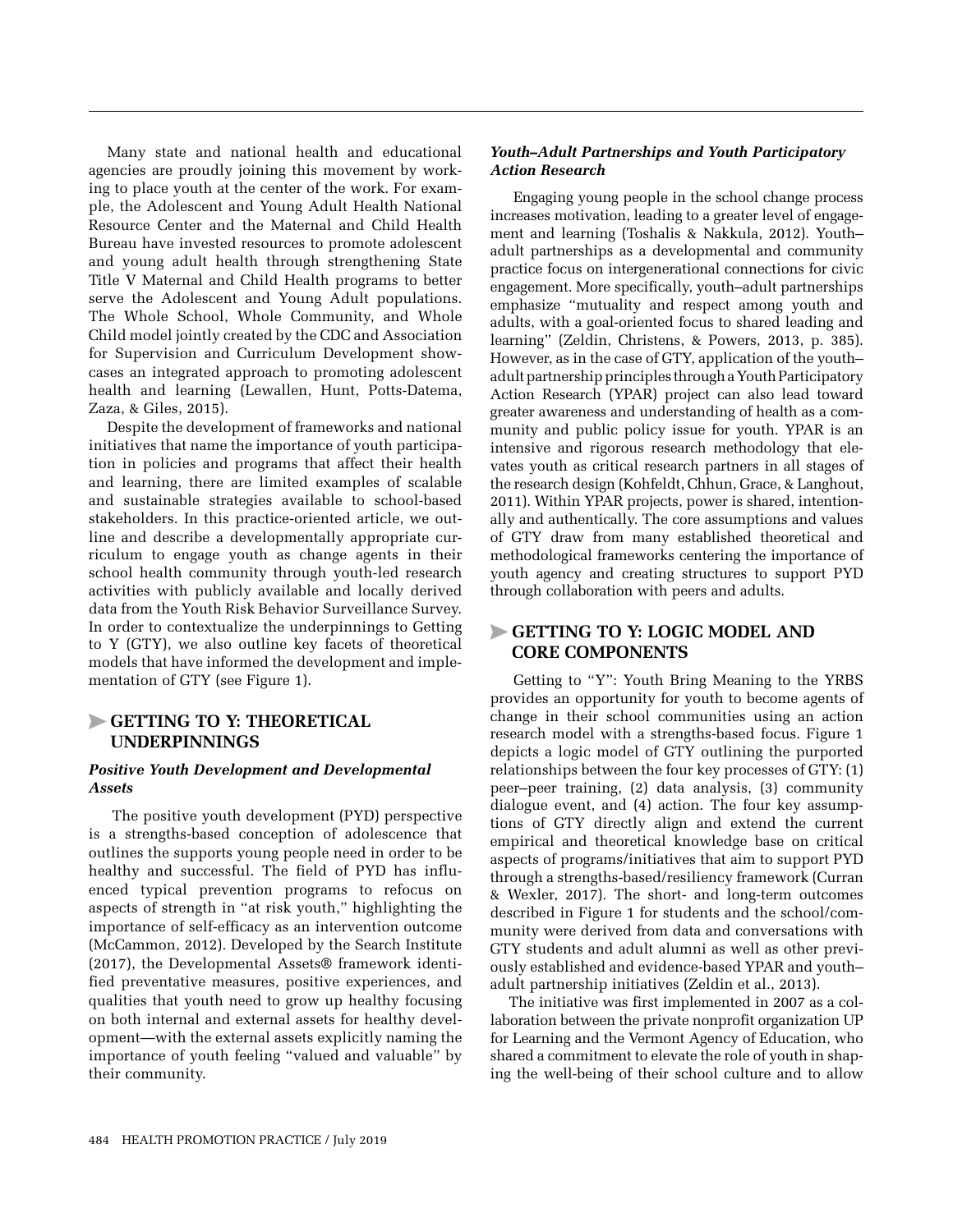

**Figure 1 Getting to Y Conceptual Model**

NOTE: UP = Unleashing the Power of Partnership for Learning; VT = Vermont; AOE = Agency of Education; RAPS = Risk and Resiliency Assessment Project for Students; DOH = Department of Health.

students access to their own YRBS data as a means to shape the health of their schools. The initiative received funding from the Vermont Agency of Education and the CDC for the first 5 years of its evolution. When this funding ended in 2013 due to shifting CDC grant priorities, the Vermont Department of Health began working closely with UP for Learning to ensure the sustainability of GTY as a component of their strategic plan (see Figure 1). To date, approximately 40% of middle and high schools in Vermont have participated in the initiative, and the program has been replicated in both Native American and large urban schools in New Mexico since 2012.

### >**What Is Gty?**

GTY is a PYD/youth participatory action research initiative, whereby students analyze their own school health data and use those data as a starting point to make real change in their school community. This participatory action research model invites the people who are being researched to be involved in analyzing their own data and putting it into action. The initiative is organized around the four key processes of peer to peer training, data analysis, a community dialogue event, and action.

Each participating school team attends an orientation and training day, where peer-to-peer training lays the groundwork for implementation by explicit instruction as well as by modeling youth–adult partnership through cofacilitation, and by offering experiential learning as the participants work directly with various components of the program. After the training, teams continue to meet at their schools to plan and imple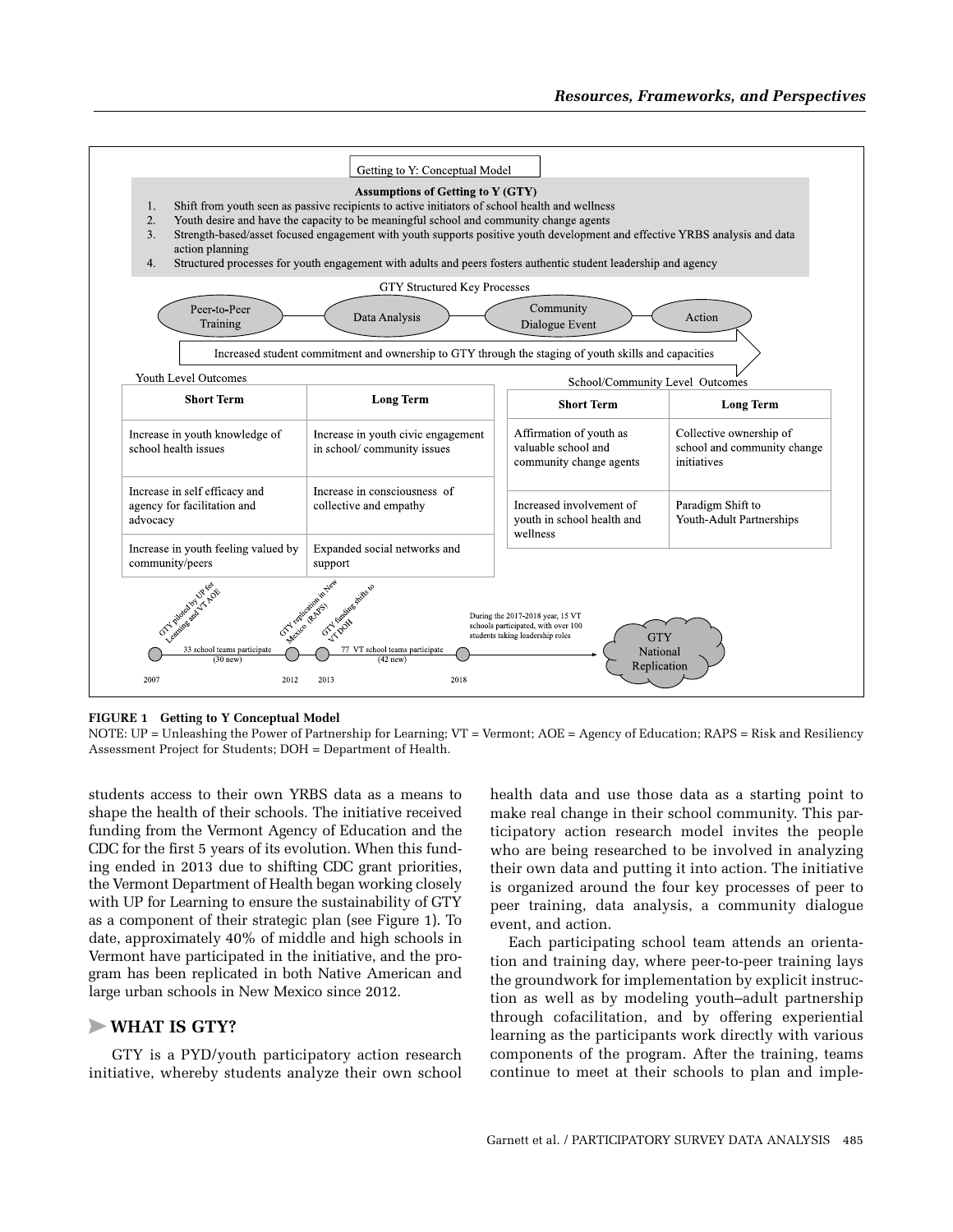ment an analysis of their local YRBS data with a large and diverse group of peers. The data analysis is led by the students who received the initial training with the support of adult advisors, and utilizes a strengthsbased approach. The students end the day with clear priorities—strengths to celebrate and concerns to address—along with their thoughts about root causes and possible solutions to their concerns.

GTY students then organize and lead a community dialogue event about their findings, often with support from their local health department liaisons and community prevention specialists. At this multigenerational gathering, youth take the lead in identifying community assets, reviewing results of their data analysis, refining an initial action plan, and identifying resources in the community that can be mobilized in support of change efforts. The core team then works with all of this information to frame action steps, which they implement during the remainder of the school year and into the following year. Each step of the process provides increased direct leadership, facilitation opportunities, and increased ownership and agency around their own health data. Teams receive ongoing coaching and support from the GTY coordinator throughout the process, and benefit from the backing and support of the local health department.

# >**Gty Experiences And Perceived Impact From Youth And Adult Advisors**

#### *Youth and Adult Reflections on the GTY Key Processes*

The key processes of GTY—training, data analysis, community dialogue event, and action orientation were all pointed to as positive experiences by student participants and adult coordinators. Table 1 includes poignant quotes from GTY involved youth and adults as described in focus groups conducted in the spring of 2018 with GTY adult and youth alumni across several schools in Vermont.

The focus groups were organized to understand the student experience of GTY and the perceived impact the program has on adult and student ownership of change oriented activities at the school and community level. Sample questions asked during the focus group include, "Why is youth-led data literacy important for students?" and "What is it like participating in the GTY facilitation team?" A total of 17 students from four schools participated in the focus groups that were audio-recorded and fully transcribed. Transcripts were then coded using a priori codes derived from the GTY

logic model, presented in Figure 1. As exemplified in the youth and adult reflections below, the GTY data analysis and dissemination are examples of structured opportunities for youth engagement, connection, and empowerment that speak to the local and developmental relevancy of analyzing and disseminating health data about oneself and their own community. Additionally, the youth and adult reflections underscore the relationship between disseminating the youth-led YRBS data analysis results and soliciting action planning with the broader school community as a meaningful experience.

#### *Replication and Dissemination*

Getting to Y is a curriculum that provides structured opportunities for students to bring meaning to their own school-based YRBS data. Through youth leadership, partnerships with adults, action research, and peer and community engagement, GTY participants not only experience personal growth and build their capacity for future civic engagement but also effect sustainable change in their school culture. Furthermore, GTY is a scalable model that accesses publicly available, locally generated data on school/adolescent health issues, further supporting the civic engagement and academic content goals supported by newly implemented Common Core State Standards and Next Generation Science Standards (Kornbluh, Ozer, Allen, & Kirshner, 2015) serving both public health and academic needs.

Given the success of GTY in both Vermont and New Mexico, our aspiration is to introduce GTY as a developmentally appropriate, resource–efficient, and empirically based curriculum that provides structured opportunities for youth-led research of local YRBS data as a youth–adult partnership model to increase youth agency and engagement with school/community health needs. Furthermore, given that almost all states implement the YRBS biannually, the CDC's Division of Adolescent and School Health mandates that those who receive CDC surveillance funding for the YRBS must have a plan to disseminate YRBS findings to stakeholders. GTY is well positioned for schools, state Departments of Health, and other state agencies as an accessible intervention to meet this requirement and also to ensure that public health data are being accessed and utilized by those most affected by the results, namely youth.

Integrating GTY elements into various school data collection and reform efforts could provide a platform to authentically engage youth in identifying and addressing their own health/academic needs and support, as in already established school health frameworks such as the Whole School Whole Community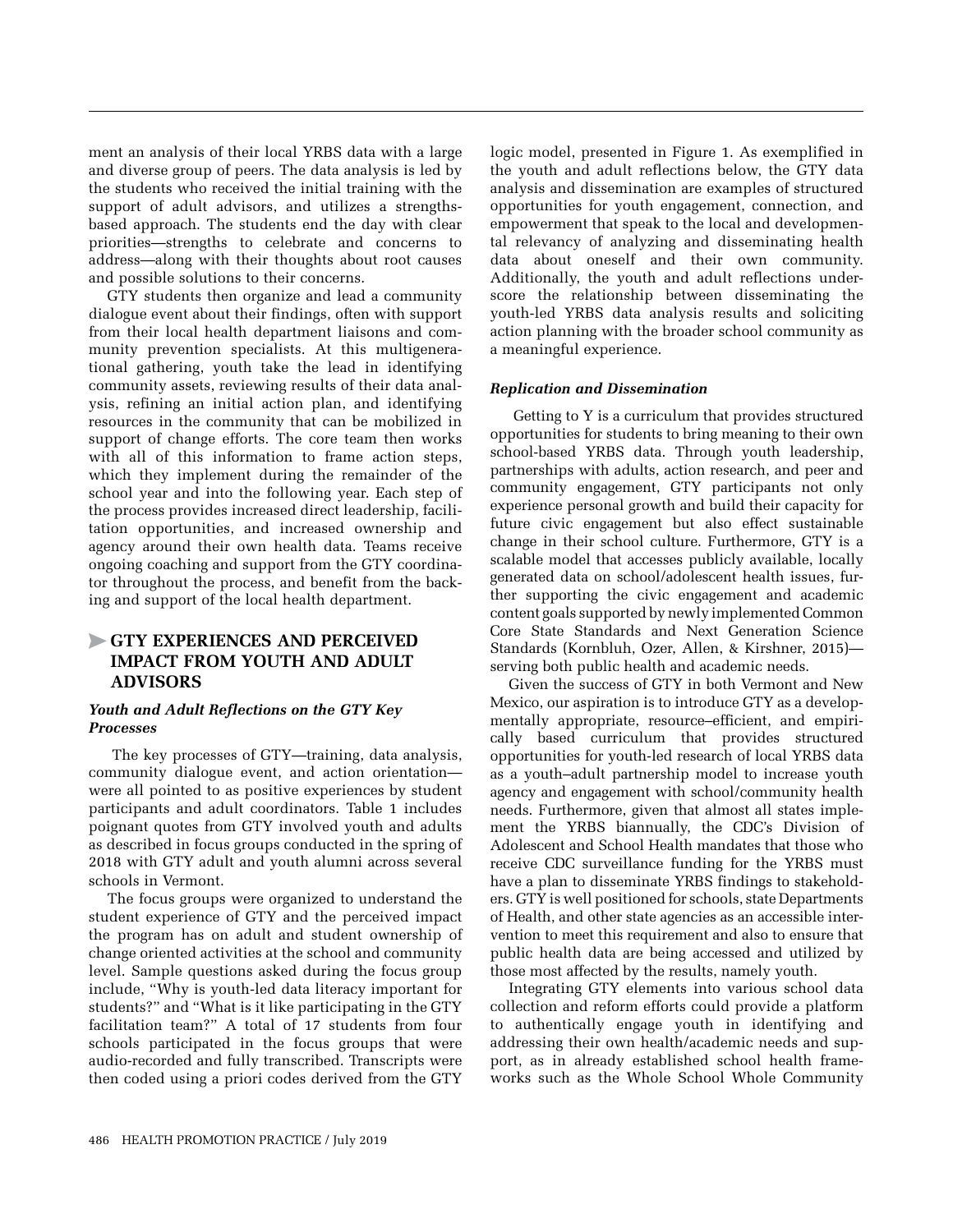#### **Table 1 Selected Reflections Across Key GTY Processes**

*GTY Key Processes: Reflections From Youth and Adults Across Four Structured Processes*

*Peer-to-Peer Training*

*"We try as students to find the solutions, so it's not like bringing it to adults. It's kind of us as students that might be put in that position. We get to tell from our point of view. Not just from an adult, how they think we would take it"—MS participant*

*"I was just kind of in shock when I looked at all the different things that kids our age are doing and the percentages. It just kind of made me realize that we really need a change in that."—MS participant*

#### *Data Analysis*

*"I guess you might have a general consensus in your head of what's going on. But when you really get to look at the numbers, it's pretty cool to see this is a flaw in our school or in our state or this is a strength in our school or in our state. And you can really connect it to what you actually see going on every day in middle school"—MS participant*

*"I get educated on the stuff. Because in school they aren't really actual statistics. It's like, 'Some people do this. It's a sad topic. We're probably not going to take a test on it. Let's move on.' And with this you focus in and it's like, 'Well, why is this happening?' And you're trying to get to the root of it and how to prevent it. And I think that's more important than just hearing it out in class and going, 'Oh, whatever'"—HS participant*

*"So, this feels like a really cool way for students to see me in a different light and for me to see them in a different light. And then also just seeing their reaction to the data. I really like that we have ideas of what we think is really important for them, for their health, but they have other ideas."—GTY adult advisor*

*"I was really impressed with their ability to go throughout this process and the presentation part, I was really impressed with. And I wish that more of our staff and administration could have seen that because they did* 

*such a great job."—GTY adult advisor*

#### *Community Dialogue Event*

*"I think it was a once in a lifetime experience. Not many kids are going to be able to say that they were able to talk with people in their community and in their town with such an aggressive topic . . . I think that it was really important and it was eye-opening for a lot of parents and a lot of members of our community."—HS participant*

*I know when kids are in classes and they're like, "Oh, we do the same thing every day." And teachers are like, "Well why don't you plan it?" I think I enjoyed being able to actually plan it and because I'm a student I guess I kinda know what other students like because I think similar to a lot of them, so I guess it was probably more engaging for people."—MS participant*

#### *Action*

*"I feel like we have a lot of reign here and we're very empowered . . . and I think that's super important. That's why we keep on coming back, because we feel like we're making a difference."—HS participant* *"It's a prevention activity. it's nice to work with kids in a different way. Of course, we do prevention around here, but a lot of what I do is one-on-one with students. And it's usually after they've—if they're needing support with mental health stuff or substance violations. And just hearing what their opinions are, because that's really how it's gonna change, if they are invested in the idea"—GTY adult advisor*

NOTE: GTY = Getting to Y; MS = middle school; HS = high school.

# **Youth Adults** *"Because I didn't even really know much about the*

*program and so I think we all kind of went to this conference in not really knowing what to expect. And then seeing how it was facilitated throughout the whole day made it fun. It made that learning process fun . . . the students found their niche"—GTY adult advisor*